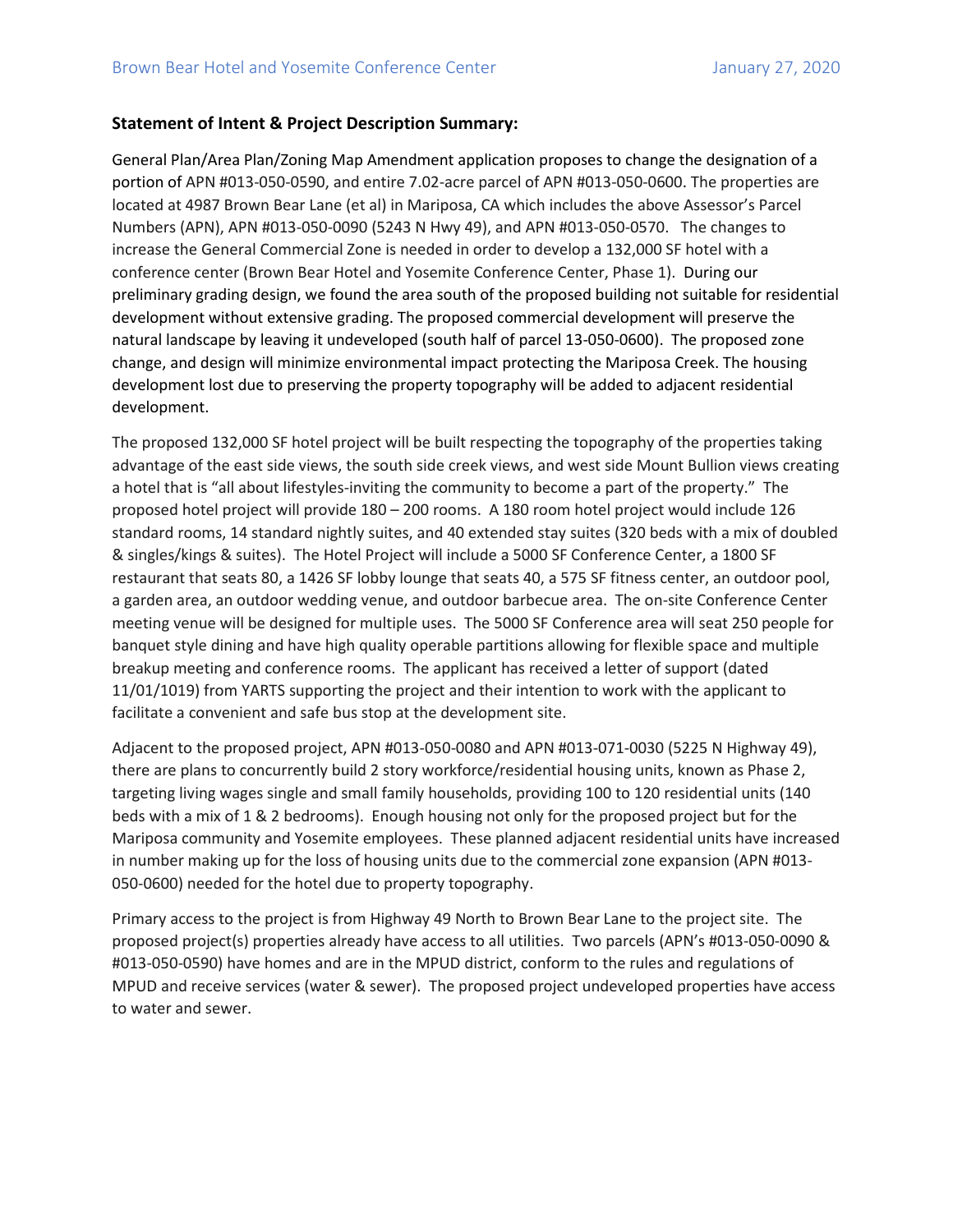## **Design Review Project Description Summary:**

The hotel project (phase 1), Brown Bear Hotel and Yosemite Conference Center (4987 Brown Bear Lane et al), is adjacent to a separate residential project (phase 2). Both are within the Mariposa Town Plan Design Review Overlay (DRO) Zoning Boundaries. Within the Design Review Application (DRA), the residential project is viewed as a part of the hotel project, in terms of the physical arrangement and shared functions such as access, stormwater management system, utilities, etc. therefore, requiring a DR for design elevations and aesthetics.

The proposed 132,000 SF hotel project (see Residential Development Site Plan Option #3) will be built respecting the topography of the properties taking advantage of the east side views, the south side creek views, and west side Mount Bullion views creating a hotel that is "all about lifestyles-inviting the community to become a part of the property." The proposed hotel project will provide 180 – 200 rooms. A 180 room hotel project would include 126 standard rooms, 14 standard nightly suites, and 40 extended stay suites (320 beds with a mix of doubled & singles/kings & suites). The Hotel Project will include a 5000 SF Conference Center, a 1800 SF restaurant that seats 80, a 1426 SF lobby lounge that seats 40, a 575 SF fitness center, an outdoor pool, a garden area, an outdoor wedding venue, and outdoor barbecue area. The on-site Conference Center meeting venue will be designed for multiple uses. The 5000 SF Conference area will seat 250 people for banquet style dining and have high quality operable partitions allowing for flexible space and multiple breakup meeting and conference rooms. The applicant has received a letter of support (dated 11/01/1019) from YARTS supporting the project and their intention to work with the applicant to facilitate a convenient and safe bus stop at the development site.

Adjacent to the proposed project, APN #013-050-0080 and APN #013-071-0030 (5225 N Highway 49), there are plans to concurrently build 2 story workforce/residential housing units, known as Phase 2, targeting living wages single and small family households, providing 100 to 120 residential units (140 beds with a mix of 1 & 2 bedrooms). Design architectural details to come in the future. Enclosed are three "most like layouts" options for proposed residential site (see Residential Site Plan's Option 1, Option 2 & Option 3). The 2-story building size is based on a one bedroom unit size of 22'x26' requiring 162 parking spaces (to support 108 1 bed units). Shown are 166 parking spaces excluding ADA parking stalls and EV charging stations. If some of the units are 2-bed units, we will have less units and possibly more parking stalls will be needed. If micro. units are proposed we will need to make adjustments to the number of parking stalls. Both residential and hotel parking lots will be landscaped to Mariposa County standards.

Both, Phase 1 and Phase 2 will conform to existing topography and preserve prominent and unique natural features such as the Mariposa Creek, vegetation, and rock formations. They will take advantage of the Mariposa Creek's open space amenity and make use of it as a flood control feature and recreational asset. The proposed hotel development will preserve the natural landscape by leaving it undeveloped (south half of parcel 13-050-0600). The GPZA and DRA will minimize environmental impact protecting the Mariposa Creek.

Primary access to the project is from Highway 49 North to Brown Bear Lane to the project site. The proposed project(s) properties already have access to all utilities. Two parcels (APN's #013-050-0090 & #013-050-0590) have homes and are in the MPUD district, conform to the rules and regulations of